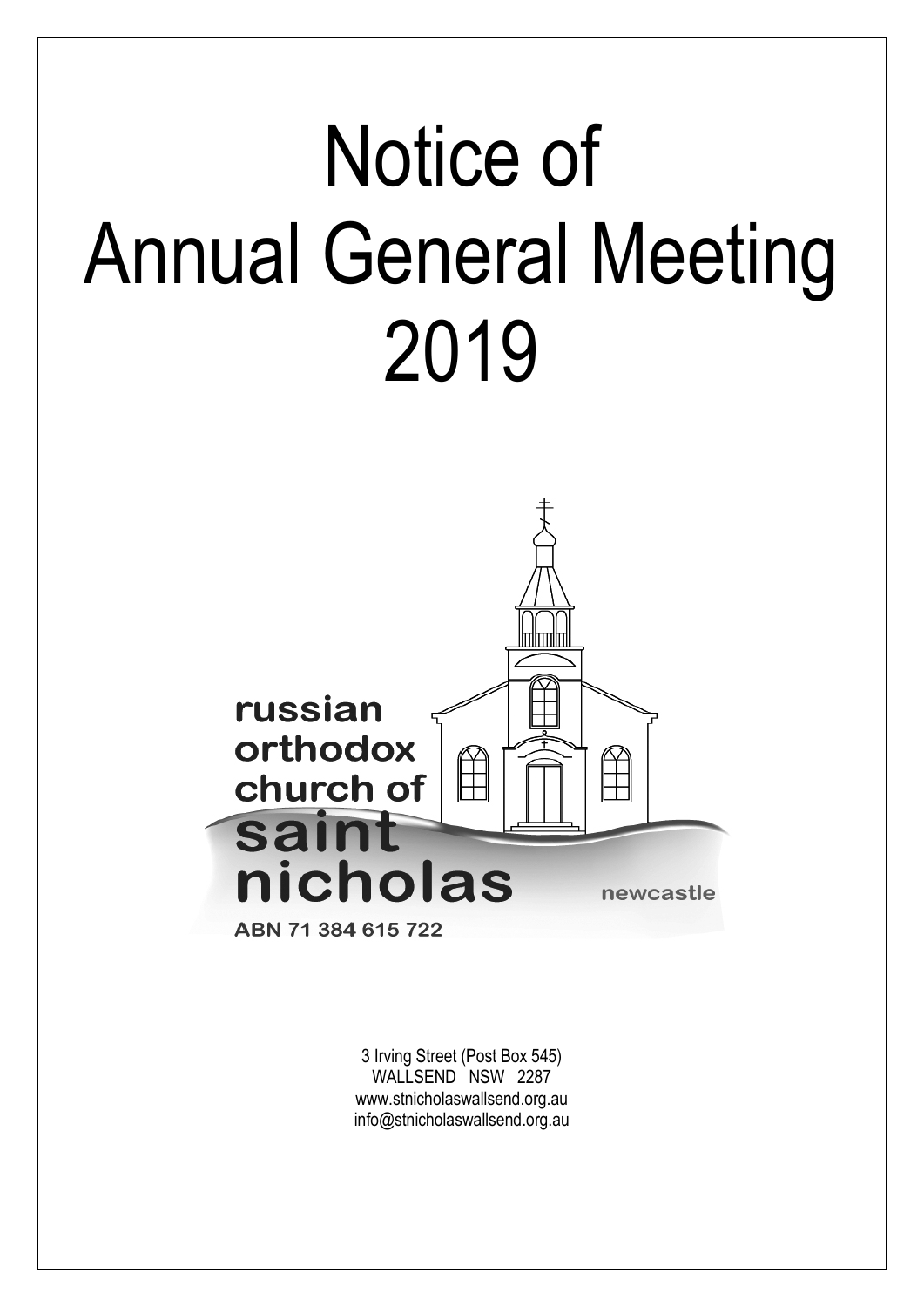# **NOTICE OF ANNUAL GENERAL MEETING**

Notice is given that the Annual General Meeting of Members of Saint Nicholas Russian Orthodox Church, Wallsend, will be held on Sunday 13 October 2019 at 12:30 pm in the parish hall at 3 Irving Street, Wallsend, NSW.

# **AGENDA**

### **Procedural items**

- 1. Prayer, opening remarks
- 2. Election of AGM vice-president and minutes secretary
- 3. Adoption of agenda
- 4. Tabling and review of previous minutes

# **Receipt of parish Annual Report**

5. To consider the Annual Report and, if thought fit, to pass the following resolution: "That the 2019 Annual Report of Saint Nicholas Russian Orthodox Church, Wallsend, be accepted".

### **Elections**

- 6. To elect
	- up to 6 members of the Parish Council
	- two Child Safety Contact Persons
	- two delegates to the Nineteenth Diocesan Assembly, 14-17 November 2019

# **Conclusion**

7. Appointment of editing committee for minutes, closing remarks, prayer

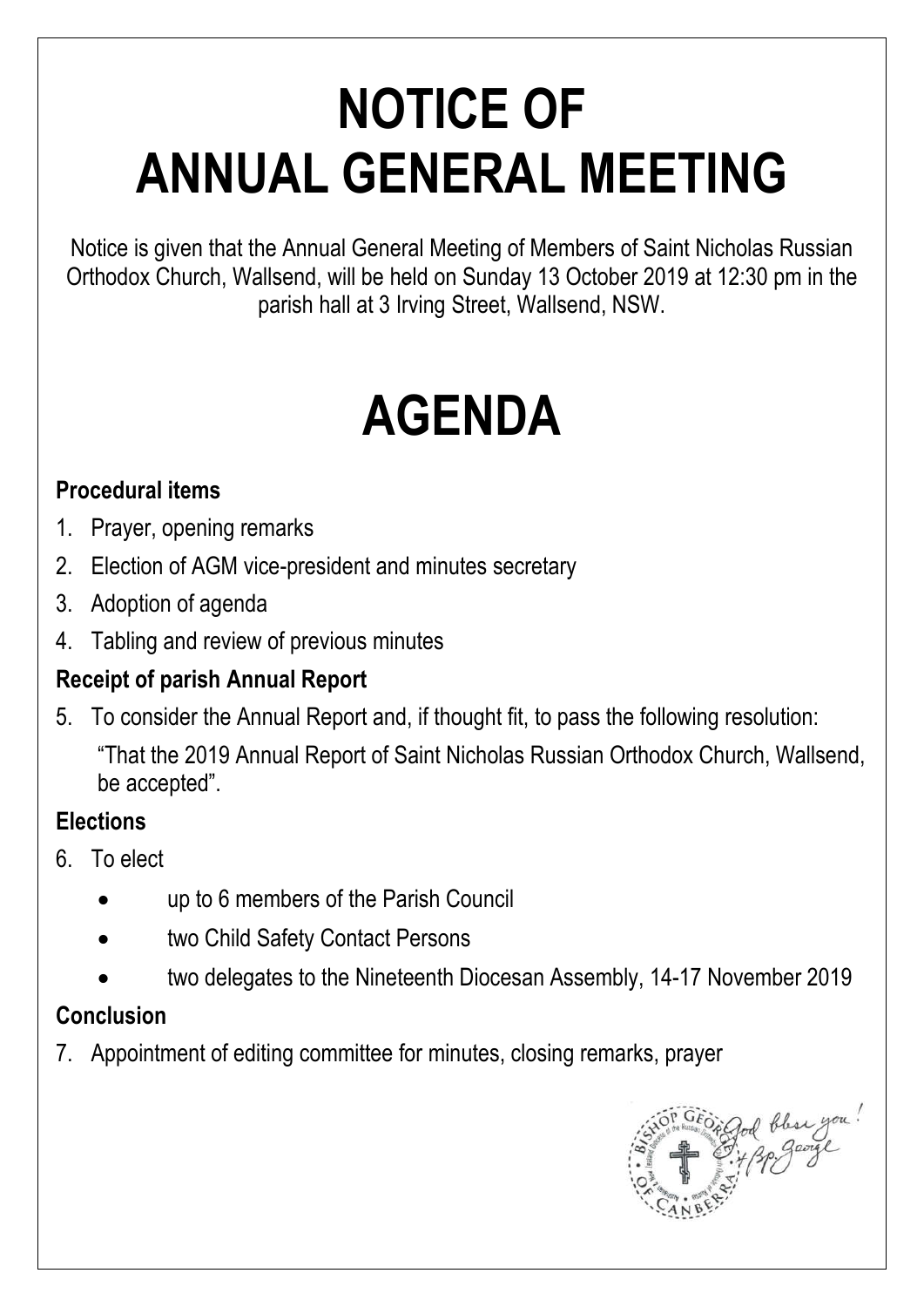#### **Why have an Annual General Meeting?**

Every year, parishes of the Russian Orthodox Church outside Russia are obliged by the Normal Parish By-Laws to hold an Annual General Meeting (AGM) of parish members. The purpose of the AGM is to provide parish members with an opportunity to elect office-bearers and to consider reports on parish life and administration. An AGM may also respond to general questions of Christian life and on current affairs which affect the Christian conscience of the faithful.

#### **When will the 2018 AGM be held?**

The 2018 AGM of our parish will be held on **Sunday 13 October 2019** at **12:30pm** in the parish hall at 3 Irving Street, Wallsend.

#### **Preparing for the AGM**

An AGM is lawfully convened if the meeting is announced in church on three successive Sundays and if parish members receive notice of the meeting and the agenda at least 3 weeks before the meeting.

Announcements will be made on **Sunday 8 September, Sunday 22 September** and **Sunday 13 October 2019**. The meeting agenda is on the facing page.

#### **Attendance at the AGM**

For decisions at an AGM to be valid, two-thirds of financial members must be present. If less than twothirds of members are present, the meeting must be postponed for an hour, and may then start with whoever is present. So as not to delay proceedings and inconvenience others, it is therefore important that all financial members either attend the meeting or give their apologies in advance.

#### **Participation in the AGM**

Although all regular worshippers and friends of the parish are welcome to attend, active participation is restricted to those with valid membership of the parish. Membership is valid if the established membership fee has been paid and if the member has confessed and received Holy Communion at least once during the past year.

#### **Parish Annual Report**

As in previous years, the Parish Council will compile financial and other reports into a parish Annual Report. The Annual Report will be distributed to all 2018 and 2019 financial parish members either by hand, email or post at least one week before the AGM. The Annual Report will also be available on the parish website.

#### **Nominations for Parish Council**

Up to six regular positions on the Parish Council will be open for election at the AGM. Any valid parish member who has been a member for six months or more can be nominated, or nominate another member, to serve on the Parish Council.

Parish Council members serve for a one-year term. They should have an ability to work constructively with others and the time, skills and energy to devote to their duties. Ideally, the Parish Council as a whole should have a diversity of experience and perspective.

The role of the Parish Council encompasses financial management and planning, asset management, compliance with civil law and church statutes and policies, governance, and the adornment of the church.

Parish Council members are also the parish's 'responsible persons' for the purposes of the Australian Charities and Not-for-profits Commission (ACNC) and 'officers' under Work Health and Safety legislation. These are important roles that carry with them responsibilities before the law.

#### **Nominations for the position of Child Safety Contact Person**

Our parish child-safe, child friendly policy requires the AGM to appoint two Child Safety Contact Persons to receive and manage any complaints that a child or young person in the parish is at risk or has been treated inappropriately.

The Child Safety Contact Persons should be trusted parish members who have a demonstrated rapport with children and young people. Ideally, one Child Safety Contact Person will be male and one female, at least one will be a fluent Russian speaker, and at least one will be a member of the Parish Council. Child Safety Contact Persons will also facilitate twice-yearly age-appropriate information sessions for children, young people and adults.